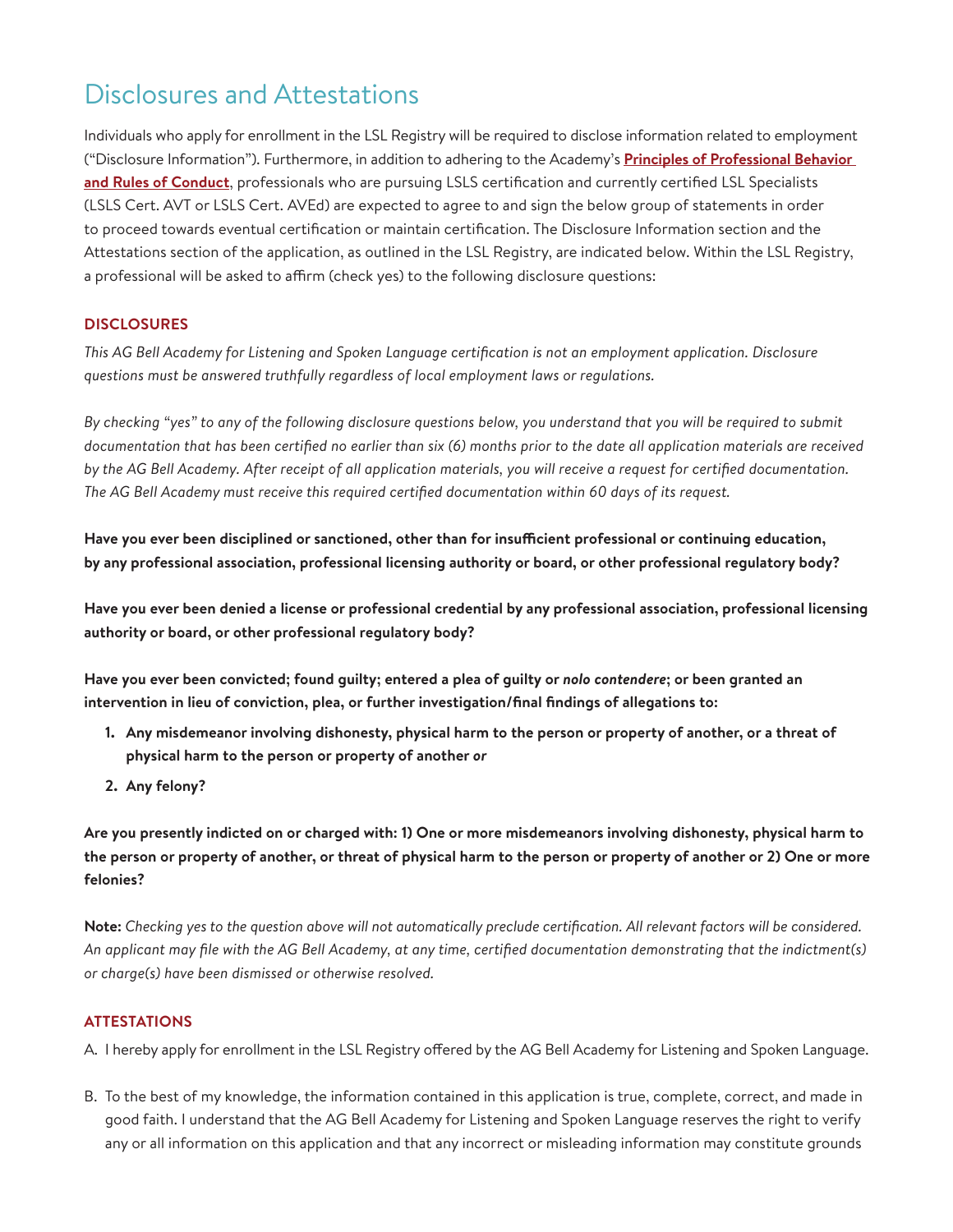for rejection of my application, revocation of my certification, if awarded, in the future, or other disciplinary action.

- C. I understand that the information collected during the application process may be used for statistical purposes and for evaluation of the certification program. I also understand that the information for my certification records will be handled, stored, and treated confidentially.
- D. As a professional who is interested in seeking certification, I recognize the AG Bell Academy for Listening and Spoken Language as the sole judge of my qualifications to receive approval of my application for enrollment and ongoing status related to the LSL Registry.
- E. I understand and agree that in consideration of my application, the Academy will review my professional standing.
- F. I agree, if my application is approved, to have my name included in any list or directory in which the names of other LSLS mentees and/or LSLS certificate holders may be made available to the public.
- G. I understand that approval or denial of my enrollment in the registry is determined solely by the AG Bell Academy for Listening and Spoken Language.
- H. I understand that, if my application is approved, enrollment in the LSL Registry **does not allow me to use the LSLS Cert. AVT or LSLS Cert. AVEd credential, either verbally or in writing, until I have met all requirements for certification and have been awarded LSLS certification by the AG Bell Academy**. In other words, I will not, in any way, refer to myself or allow others to refer to me as a certified or "almost/nearly" certified LSLS Cert. AVEd or LSLS Cert. AVT. Rather, referrals to my status can include the terms, "a professional (e.g. educator) who is in pursuit of LSLS AVT or AVEd certification."
- I. I understand that continued and ongoing enrollment in the LSL Registry is not guaranteed, and in order to remain listed in the registry, I must be making acceptable progress towards achieving LSLS certification (including all fees paid), or that my status has changed to certified LSLS Cert. AVT or LSLS Cert. AVEd in good standing (including all fees paid). Decisions regarding continued and ongoing enrollment is determined solely by the AG Bell Academy for Listening and Spoken Language.
- J. I agree to hold harmless the officers, directors, members, staff, and volunteers of the AG Bell Academy for Listening and Spoken Language for any action taken in pursuance of their duties in connection with this application or my pursuit of completing all pre-requirements of certification.
- K. I understand that, if a child and/or family is engaged in services labeled as "Auditory-Verbal" or "Listening and Spoken language", application of all the Principles of LSLS Auditory-Verbal Therapists or Principles of LSLS Auditory-Verbal Educators (whichever set of Principles apply) must be in place in my practice or in process to be in place in the coming weeks and months. (Each set of Principles is referred to as "the Principles" going forward in this document.)
- L. I understand that children and families who are engaged in auditory-verbal therapy or auditory-verbal education services with me do so in recognition and commitment to listening and spoken language. Further, I will provide families with all of the information necessary to understand what is required for success in developing and sustaining listening and spoken language as stated in the Principles.